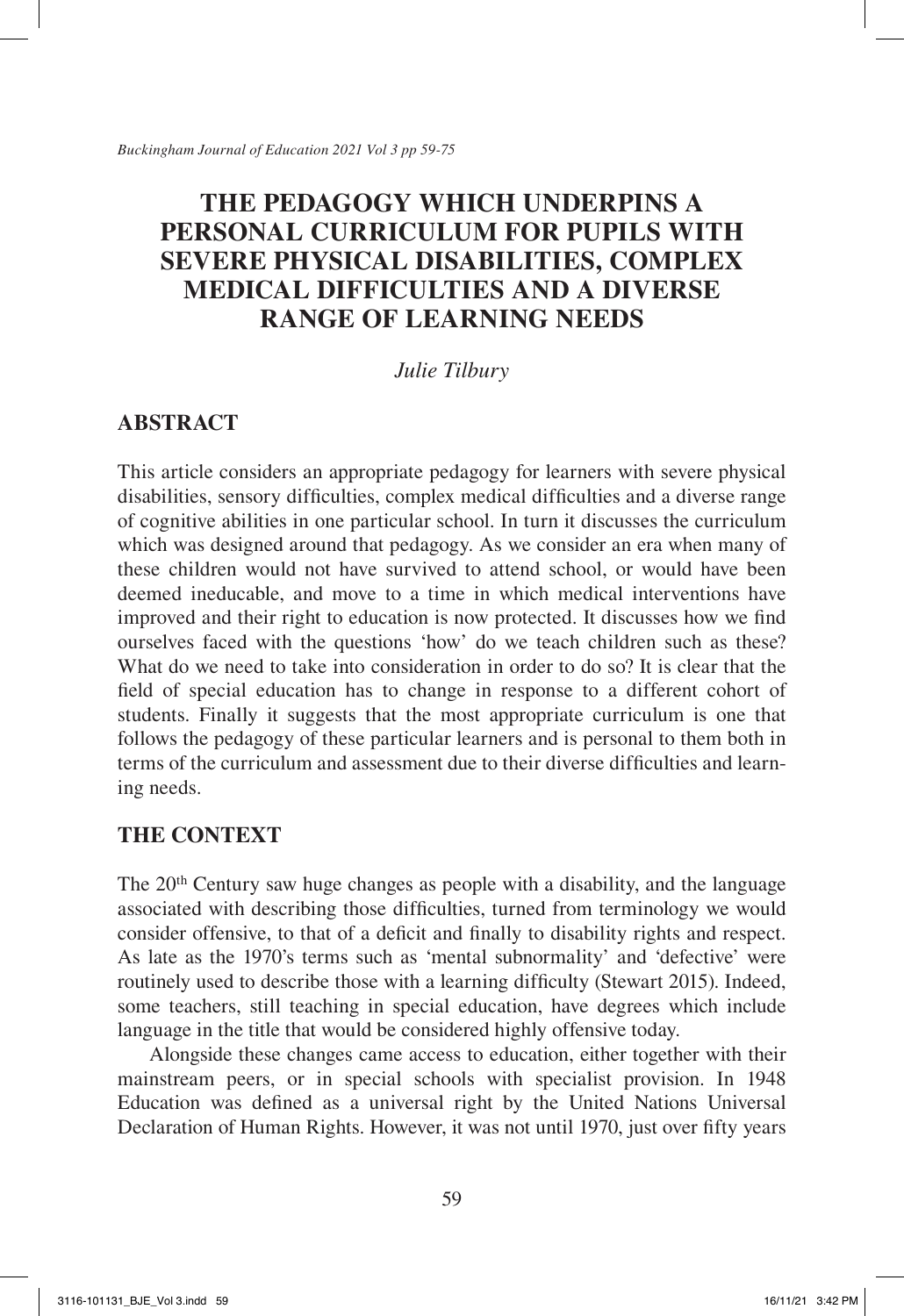ago, that the Education (Handicapped Children) Act was enacted, ensuring that children in England and Wales with a learning difficulty were transferred from being the responsibility of mental health services, and became the responsibility of local education authorities. The Warnock report in 1978 introduced the term special educational needs and highlighted the need for provision and inclusion as well as recommending a statement of special educational needs. In the 1980's the cessation of initial teacher training in severe and profound and multiple learning difficulties (Carpenter 2007) and the introduction of the National Curriculum which was presented as a 'curriculum for all' would mean that some teachers were not equipped for the teaching of pupils in special education, and were using an inappropriate curriculum to do so (Imray and Hinchcliffe 2014). Teachers in special schools were surprised to find that initially their pupils were not considered at all, and subsequently that they would be expected to learn discrete subjects and that little thought had been given to how these would be taught or how they would access them (Byers and Lawson 2015).

This is a persisting theme in the education of children with special educational needs, as they are often an afterthought and on the periphery of education (Bovair 1991). Perhaps it is considered easier, as the content knowledge needed is not as complex? It is however, extremely intellectually challenging and requires more than a simpler version of the National Curriculum (Imray 2007). Some see it as an easy option and teachers still arrive for interview at special schools with this preconceived idea when they find mainstream too difficult or wish to slow down before retirement. However, the pedagogical knowledge necessary is far more complex, and the strategies needed and knowledge of each individual child much more in depth.

In addition to the changes in education policy during the  $20<sup>th</sup>$  century, advances in medical science also improved the survival of children with complex medical problems, meaning that children who in the past would not have made it to school, were, with the appropriate support, now able to do so (Carpenter 2007). This is continuing, as the complexity of need increases every year.

In recent years, as the language and policy have changed, and Statements of Special Educational Need have become Education and Health Care Plans (EHCPs) the debate has shifted from whether the education of these children is necessary, to where is the best place to do so, and then to the search for appropriate curricula and pedagogy. This combination of children's rights, their access to education, as well as more complex medical needs being supported, means that a new generation of children with complex learning difficulties and disabilities are now arriving at schools where, Carpenter (2010) suggests, teachers are not pedagogically prepared. The challenge for special schools is to create an inclusive pedagogy, regardless of the school, that supports the progress of those pupils (Carpenter et al 2011).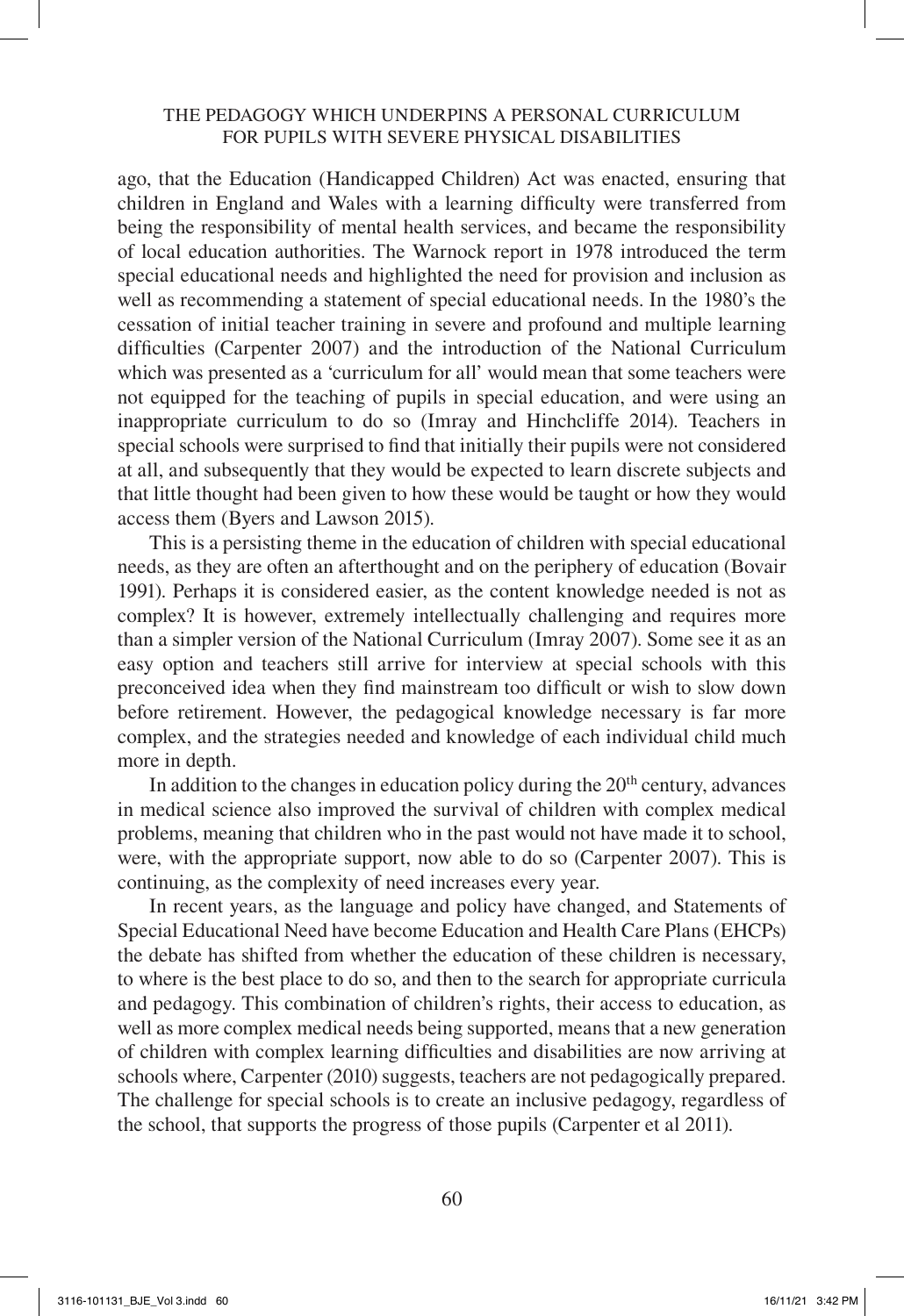### **THE SCHOOL**

The school is a non-maintained, day and residential special school in the south east of England. It currently has 97 children from approximately fifteen local authorities. The Children and young adults in the school are aged from two to nineteen and all have a severe physical disability and complex medical problems. Their education cannot be managed without onsite access to medical teams, including doctors, nurses, and therapists and rehabilitation engineers. Each child has one, or sometimes two, highly skilled people to support their medical needs, their learning and their access to activities. This includes children who have intractable epilepsy, use ventilators and require other medical interventions throughout the day. Approximately 80% also have sensory issues, a visual or hearing difficulty, or in some cases both. The majority are non-verbal and there are a range of alternative, augmentative communication systems. Each class of six to eight pupils has a teacher who acts as a facilitator to learning, who leads a team of specialist education assistants. Joint working, which Lacey et al (2015 pg. 77) suggests is the 'holy grail' of practitioners in this field and is hard to achieve, happens as a matter of course, between health, education, social care and therapy teams. Therapists are in class at least once a week, nurses and doctors are on call, and teachers attend health reviews.

What makes teaching such a challenge is that because, what the children have in common is a physical disability and complex medical difficulties, there is a wide range of cognitive abilities. From those children who have a profound learning difficulty to those whose understanding is in line with their mainstream peers, but whose other difficulties make learning a challenge. Local authority special schools usually do not have children with such a range of cognitive ability, their cohorts are usually made up of pupils with severe or profound and multiple learning difficulties. There are advantages to having this cohort of children as, due to their medical and physical complexity the school has access to medical and therapy colleagues on-site from whom we can learn and collaborate.

Several years ago as part of an action research project the school set out to develop an appropriate curriculum and assessment process which was in line with the existing pedagogy. The aim was to meet the children at the point of their learning, support them to make real progress, and help them to do the things they wanted to do and that motivated them. The research started in the pre-school and primary department where the Early Years Foundation Stage Statutory Framework was followed and it was then extended to the other departments in the school.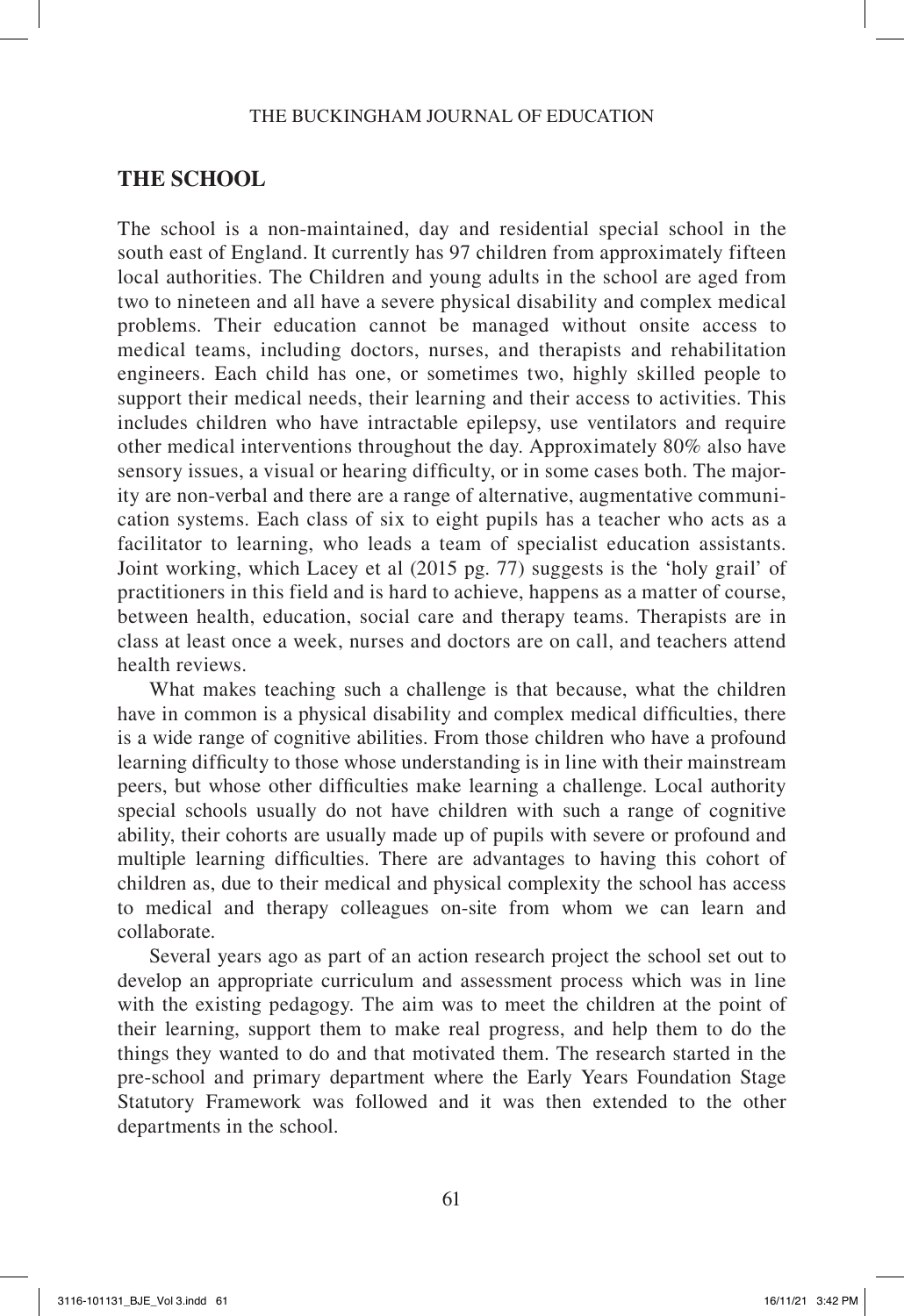## **WHAT IS PEDAGOGY IN THIS CONTEXT?**

If we are to consider pedagogy within this area of education, it is important that we define what we are talking about. Pedagogy is a major concept in education that has been defined, understood and used in many different ways in the literature (Loughran 2013). The author subscribes to the belief that pedagogy and curriculum are interconnected and that pedagogy is embedded in teaching and learning (Loughran 2013). Some proponents of inclusion imply that there is a commonality in the strategies used by *all* teachers to teach *all* children (Norwich 2000). Davis and Florian (2004) concluded that the discussion of a separate pedagogy was unnecessary. However, Imray and Hinchcliffe (2014) argue that there is specific knowledge strategies and techniques which are required to teach those children with severe or profound and multiple learning difficulties. The author would go further and suggest that those children who have severe physical disabilities, who do not have a learning difficulty but find it harder to learn due to their physical difficulties or their lack of verbal language, also require teachers who have specialist pedagogic strategies. Clearly, if a teacher is to teach reading to a child who is non-verbal and has a severe physical disability, they will need a 'pedagogic tool kit' to do so. If a teacher is to teach a child with profound and multiple learning difficulties to indicate a positive or negative they need to know how. In many cases unlike children without disabilities, the latter group are being taught to be curious and explore, to have control over their environment and to have a voice. Teachers look for ways to mitigate the difficulties the child has by creative presentation of learning experiences. Lewis and Norwich (2000) suggest this is less about pedagogical practice and more about the teacher's knowledge of the individual child. They later conceptualise teaching in this field as the interaction of teachers' knowledge, curriculum and pedagogical strategies Norwich and Lewis (2007).

## **LEARNING THEORIES**

There are elements of several learning theories evident in special education pedagogy. For those learning at the earliest levels we can see a small part of behaviourism which includes repetition and reward, however the notion that the teacher is in control does not work for those children for who are not always aware of others, and who have no control of most aspects of their lives. They are learning to do anything which gives them control. Liberationism puts the child firmly in the centre of the learning and with today's focus on personalised learning in special education it suits this style of education, however major support is needed too. It also suggests that teachers are a guide by the side rather than a sage on stage (King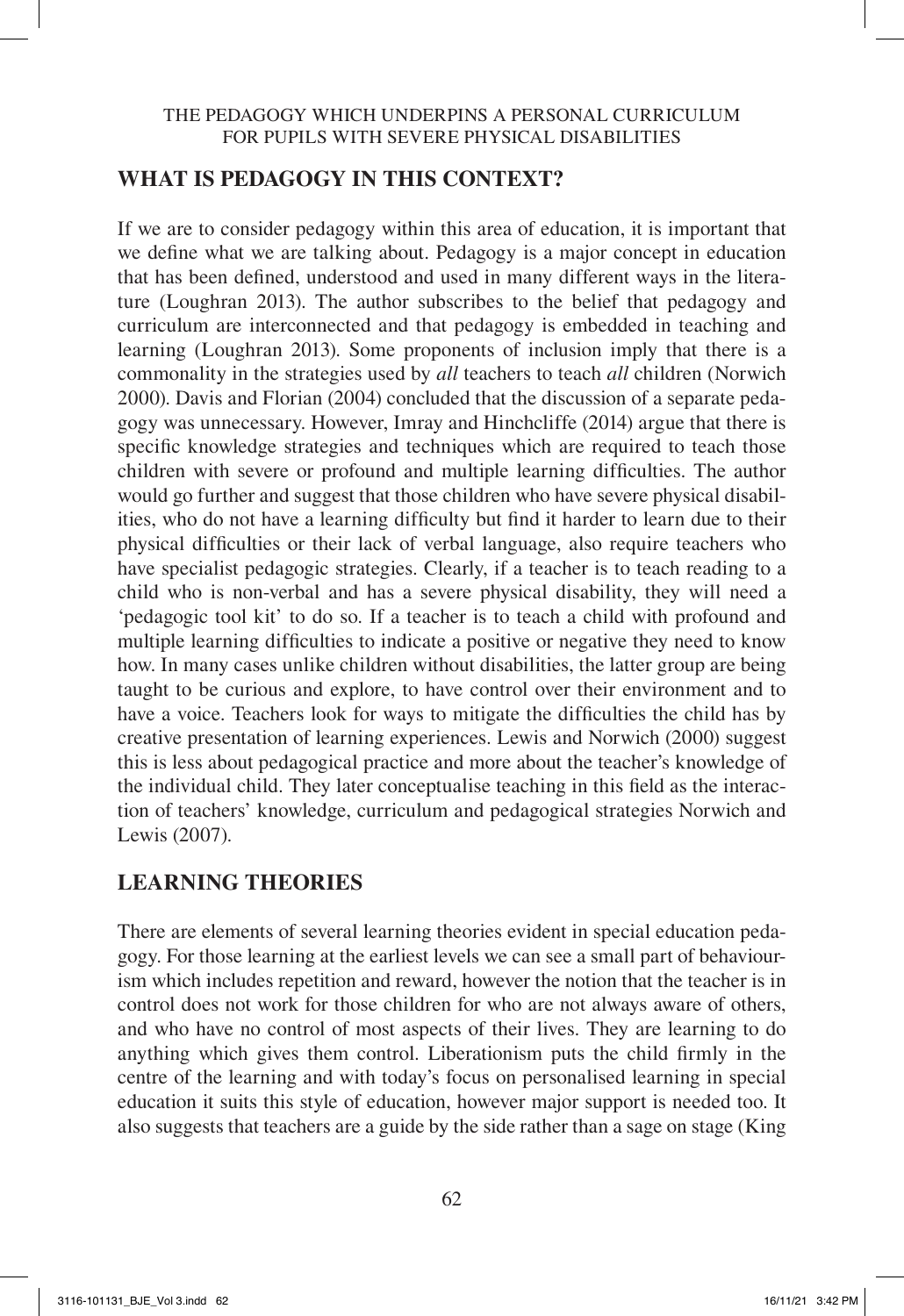#### THE BUCKINGHAM JOURNAL OF EDUCATION

1993). We are encouraging active participants rather than passive recipients of learning. Constructivism is probably the best fit as all learning is based on making connections to prior knowledge with teachers acting as facilitators. However, there is still a debate in the field of education as to which is the most appropriate behaviourism or constructivism. This author suggests that elements of several learning theories are needed and that when these theories were devised, these children would not have been considered.

Theories of cognitive development include Piaget who suggested that a child constructs their understanding as a consequence of their active experiences with the outside world and Vygotsky whose 'zone of proximal development' which is defined as the space between what a learner can do without assistance and what they can do with a skilled partner, as well as the importance of play. Goswami (2008) suggests that whilst taking into account the theories of Piaget and Vygotsky it is also important to acknowledge that modern understanding of how the brain changes and cognition develops, has suggested that whilst some of the ideas put forward are now borne out by new insights, many can be disregarded. Instead Goswami (2008) suggests that neuroscience and neuroimaging are changing our understanding of how cognitive gains are made. Carpenter (2015) suggests that the future of teaching of this nature will involve collaboration with neuroscience, he also suggests that the new generation of research is practitioner led. Both of these are espoused by the author.

To satisfy Ofsted (Office for Standards in Education) in the United Kingdom, and the Governors of the school in question, whilst also meeting the real and diverse learning needs of the students, it was clear that being creative was the only option, and daring to be different and exploring flexibility in the curriculum the only solution (Norwich and Gray 2007). It was also imperative that the curriculum met and was interlinked with the pedagogy needed for this group of students.

### **WHAT NEEDED TO BE TAKEN INTO ACCOUNT BEFORE DEVISING THE CURRICULUM?**

The first pedagogical question is how do we support learning by enabling children to participate in their learning and be active learners.

- They need to learn how to learn and that they have an impact on the world. Children with such complex needs can develop 'learned helplessness' (Miller and Seligman 1975) in which it is so difficult for them to make themselves 'heard' that they give up.
- Each one will have different needs and difficulties, and strategies, and teaching methods need to reflect this, teachers will need to develop their skills to do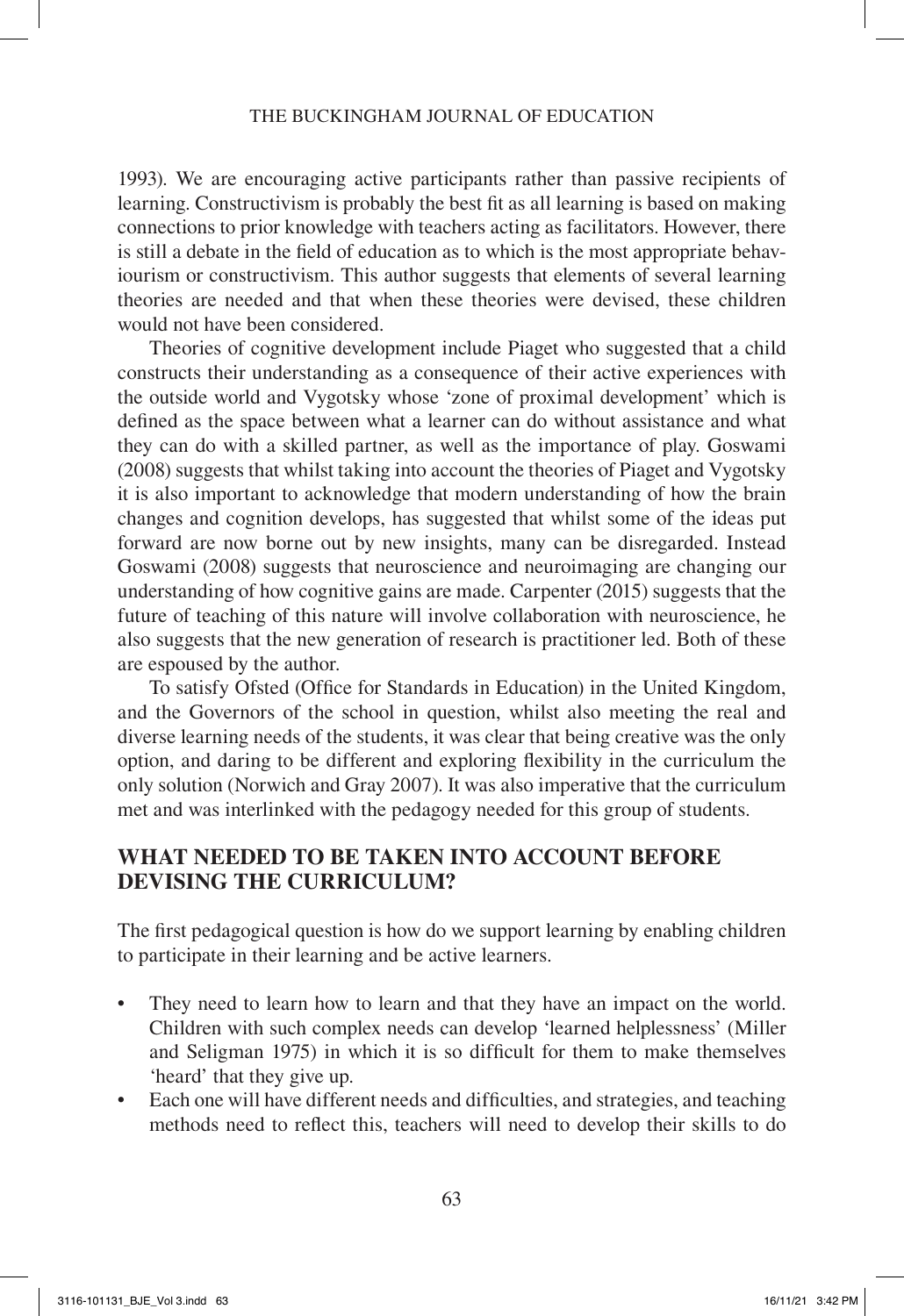this. There is a strong agreement that the quality of teaching is directly related to the quality of education (Barber and Mourshed 2007).

- Because of their complex medical, physical and sensory needs they will need to do things their mainstream peers do not have to do, such as physiotherapy, occupational therapy, speech and language therapy, numerous medical appointments, operations and interventions and have equipment adjusted.
- Things take longer, it may take them half an hour to be taken to the toilet or an hour to eat their lunch.
- Some have conditions which make it harder to learn and to retain that learning, especially if the structure of their brain is different (Carpenter et al 2015)
- As having a physical disability or conditions such as dystonia mean everything they do is physically tiring they may need to sleep during the day.
- They may become ill more often, have more hospital admissions and have unpleasant medical procedures which can impact on their emotional well-being.

Therefore these key points underpin the pedagogy:

- They should be supported to explore their environment and taught in a responsive environment (Ware 2003). They are more likely to become communicative if they: are listened to and their attempts to communicate are acknowledged and responded to and they are treated as communicative.
- The need to be active participants in their learning both physically and by developing control
- They require special equipment to be able to do the things other children take for granted walking, standing, biking, sitting, using a computer or toy.
- Strategies to support them should take into account their visual, auditory, physical and medical needs. Medicines should be taken into account, as side effects can have an impact on many things including concentration and engagement.
- The majority of these children will have been in hospital for long periods and had uncomfortable, sometimes painful experiences which can lead to fear and withdrawal. The first step then, would be to draw them out.
- Healthy attachments young people with severe physical difficulties and complex medical issues need to develop healthy attachments so that they can feel safe and secure. Caring for a child who is total dependent and may have to have uncomfortable medical procedures is a huge responsibility and should be seen as such.
- Teachers have to understand the strategies and teaching methods which can be employed to support learning (Davis and Florian 2004). Mentoring and collaboration underpins this (Lacey 2007).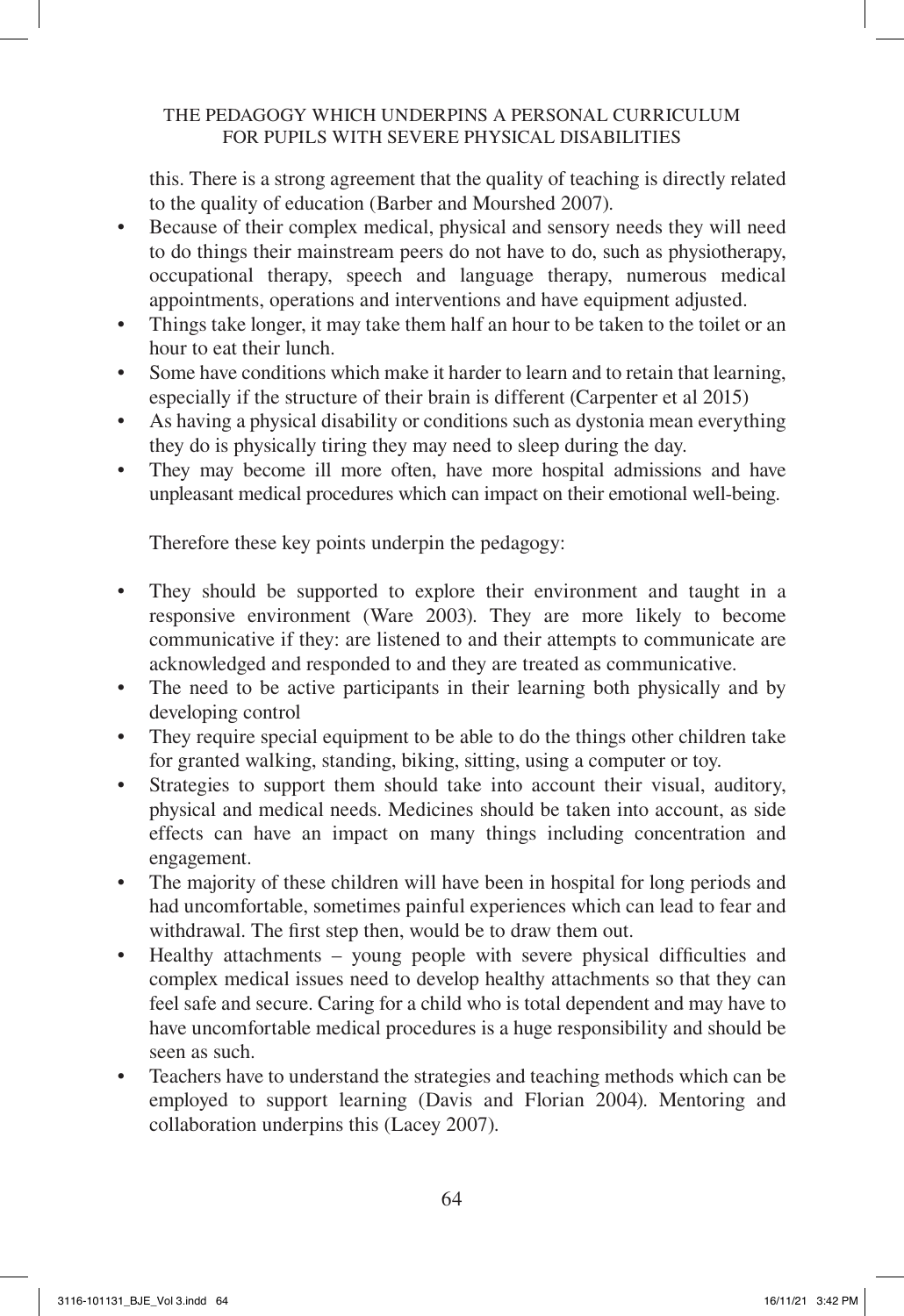- Time is a precious resource and for children who need to do things which their mainstream peers do not need to do, it is important that what they learn is essential, interesting or motivating.
- For those who find learning challenging repetition, a slow pace and routine are key.
- For those who find it tiring and need to sleep during the day, this is accommodated within school.
- For those who take longer to use the toilet, eat or to do other, day to day things, these are incoroporated into their targets for a 24 hour learning programme. Therefore there is no 'rush' to return to the classroom to continue with the 'learning'. It can happen in the toilet or anywhere else the child is. Everything should be used as a learning experience.
- The monitoring of pain and discomfort it is important that children feel safe, comfortable and ready to learn.
- Ouality of Life Alongside the fact that medical interventions are supporting children to live longer, there are some children who have life-limiting conditions. This means that the priorities of the parents of some of the children will be different. When asked about their aspirations often parents are glad that their children can come to school, have fun and have peers with whom they can interact and play. In these cases the main priority of their education is not to make 'academic progress'. Equally for some who have degenerative conditions they may not make progress at all or may even move backwards in their learning. The priority for these children is comfort and support.

After trying and failing to fit all students under the umbrella of one curriculum, then exploring the possibility of having several curricula running at the same time. It was decided that rather than focussing on developing a pathway along which all children would move, or a set of pathways that would work for homogenous groups, with complicated bridging techniques between pathways, we would need to change our paradigm. Instead of trying to fit all of the pupils into one curriculum we would make the curriculum fit them. An iterative action research approach was followed starting initially with consideration of the design of Individual Pupil Profiles. For this and each subsequent phase, sequences of initial planning, requirements planning, analysis and design then trial implementation, and evaluation of testing followed by modification if necessary and re-trial was carried out by school staff, health professionals, families and learners in all departments in the school.

The individual child and their learning needs, as well as their difficulties would be used to inform 'next steps' in their learning. Personal 'curricula' would be developed around each child and the Child Curriculum was developed.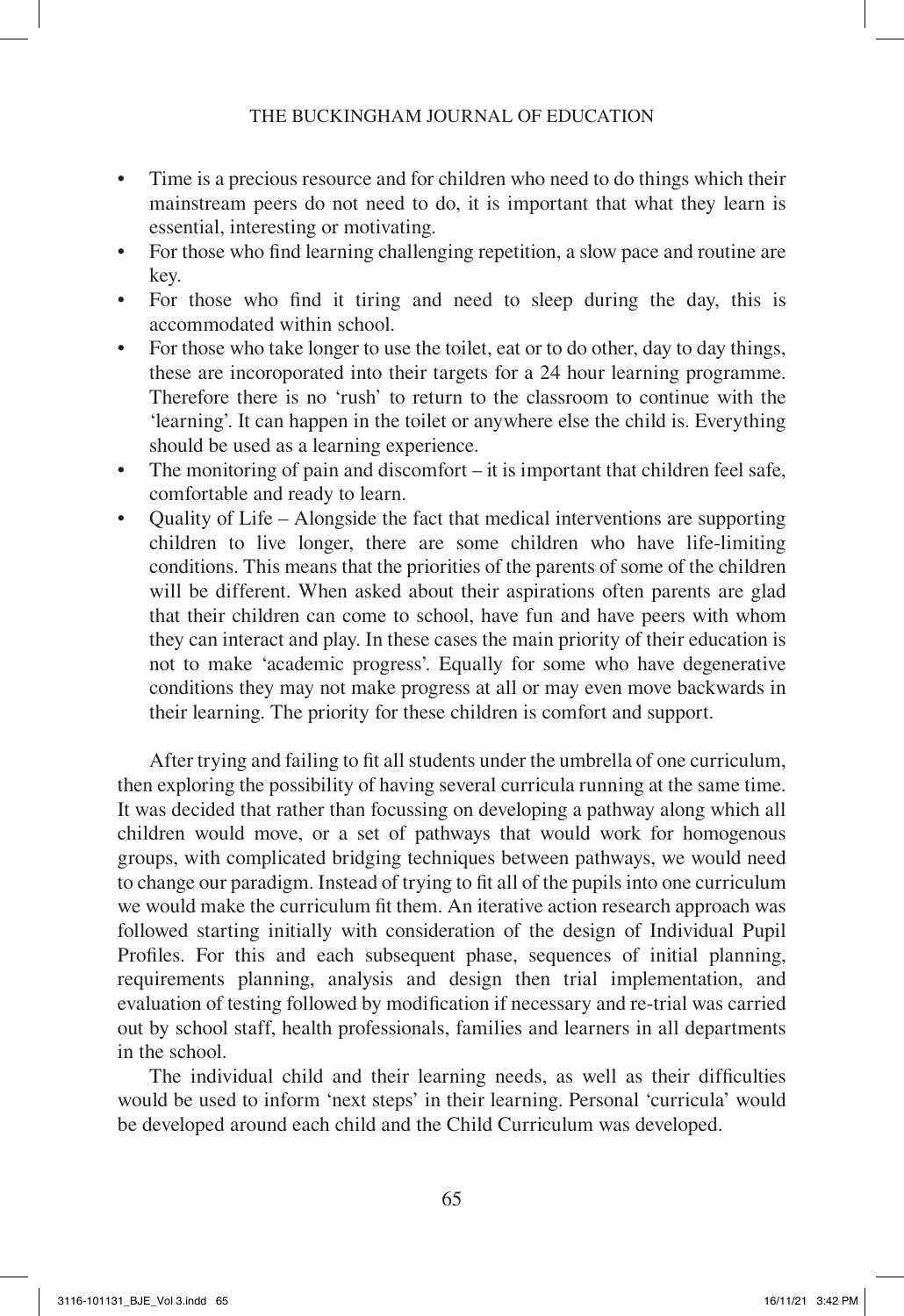We now needed to focus on further principles to inform this. Husband and Pearce (2012) suggest that effective pedagogies build on previous experience and learning. Lacey (2007) when writing about learners with profound and multiple learning difficulties described it as starting where the learner is and not leaving them there. This principle was widened to include all learners within this curriculum. The most important aspect of this is compiling a baseline of where the children are in their learning by using close observation over a period of time. Profiles were developed for each area of learning.

When a child joins the school these profiles are populated with all the information we have about the child. This includes any reports written by professionals around the child, the parents views and observations. As the child develops observations are made which continue to inform the profile. The following areas were chosen for several reasons; They cover the areas in the education and health care plans (EHCP) and encompass the domains of child development previously thought of as separate and distinct which have now been shown as closely intertwined Goswami (2008). Its design is intentionally holistic or 'broad and balanced' as well as personal.

Each profile is written in the first person as they are about that particular child – I can… I am learning to…. and includes long term outcomes as well as 'next steps'. The acronym STEP stands for **S**pecific, **T**iny, **E**merging and **P**ersonal. There is deliberately no bank or database of steps as they needed to be constructed with thought and understanding of that child. When composing them teachers need to be able to explain why they have chosen them. Each of the 'next steps' on each profile are pulled together into a 'My Next Steps' document so they can be used in class as a reference.

### **THE PROFILES**

**An engagement and sensory support profile** – this includes sensory information, postural needs, mobility difficulties and medical issues which may impact on learning. It also includes their current level of engagement and concentration. Attention and engagement is the most important predictor of successful learning outcomes for a child (Iovanne et al 2003). Although written about children with autistic spectrum disorder (ASD) the author and others have also used this in connection with children with other disabilities. Sensory information is included as not only does it inform practice and mean that staff are not expecting children to do something they cannot do, but also because the stimulation of these senses can improve them.

**A communication profile** – Communication is a right (Goldbart and Ware 2005) this profile details how the child communicates, what they use and activities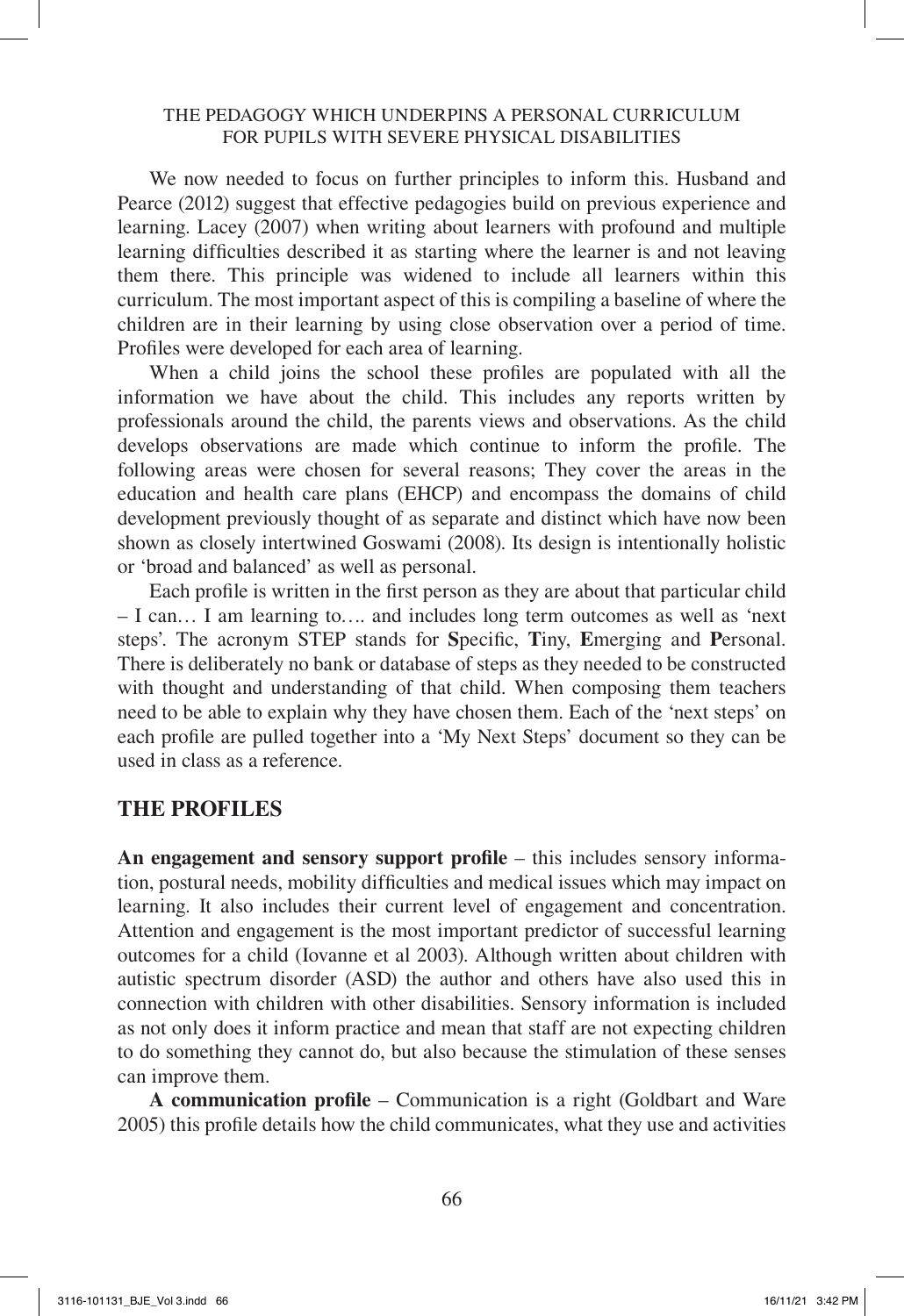#### THE BUCKINGHAM JOURNAL OF EDUCATION

to support and encourage its development. The school is a 'responsive environment' (Ware 2003) in which all communication is acknowledged and responded to. When it is difficult to communicate it is important that communication is honoured or the child will develop learned helplessness and give up (Miller and Seligman 1975).

'Communication with people with the most complex needs is most successful with familiar, Responsive partners who they are most familiar with'

(Goldbart and Caton, 2010 pg.1)

Therefore the children are supported by staff who know them well and with whom the child develops a relationship. Some children are learning to indicate a positive or negative, others are using complex communication books either using auditory or visual methods or VOCA's (Voice Output Communication Aids) which can be used with a touchscreen, switches or eye gaze technology. The use of symbols is carefully monitored as there is an over reliance on them in some special schools (Lacey 2007). Joanna Grace describes the support of communication with children with complex needs best when she says it is not about a child's ability to learn how to communicate but about our ability to listen and observe. This could be considered a good template for teaching in all areas. It is not simply about the child's ability to learn but about our ability to teach in whatever way works.

**A social and emotional well-being profile** – this includes how the child shows emotions as children with neurological deficits can show atypical pain behaviour (Hadden and Baeyer 2002). There is very little research which focusses specifically on the wellbeing of this group (Schuller & Watson, 2009). Rates of mental illness are considerably higher for those with all learning difficulties than in the general population (Holt and Hardy, 2005) but little is known about how to support them and many of the suggested techniques do not work for this cohort as they require the ability to use language. Currently, all we can do is get to know these children as well as we can, so that a change of behaviour becomes obvious to us. We can also enable real participation and support them to be as active and independent as possible and to do the things they want to do whilst treating them with respect and dignity.

**An Access Technology Profile** – this details how the child uses switches, joysticks, touchscreen or eye gaze technology (computers which use the eyes to move the mouse). Technological advances mean that children who have limited movement can access computers, toys and environmental aids. This latter group includes hairdryers, fans, and other supportive equipment. The term access technology was used instead of assistive technology which is often used as it gives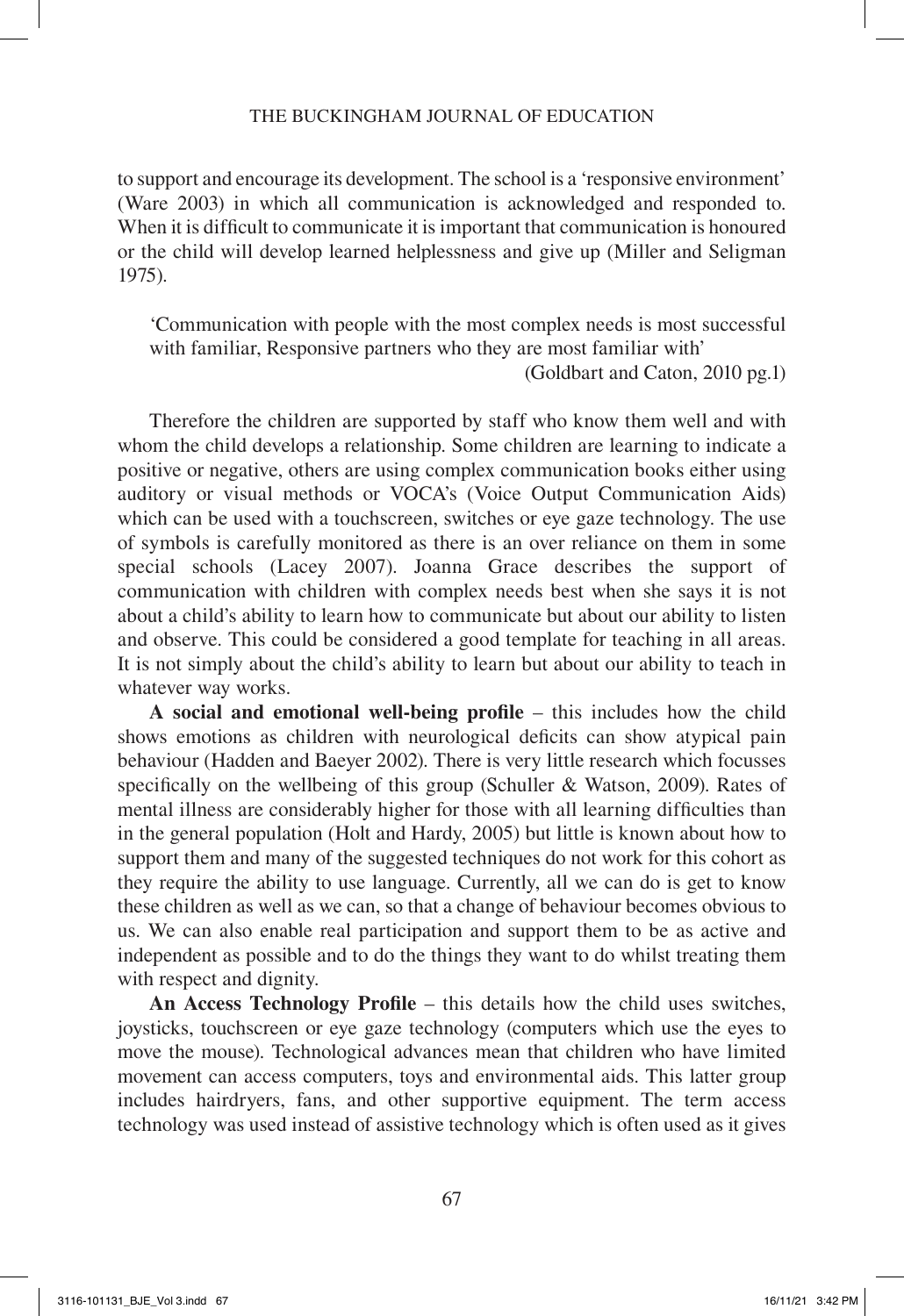the children the access to do it themselves. This is also an under researched area of special education, it has however been explored from the point of view of the paediatric therapists and consultants (Cowan and Khan 2005).

**A powered driving profile** – Every child is supported to use a powered platform or powered chair, not just the children who will become independent drivers. Self-initiated movement is a powerful cause and effect activity (Bertenthal and Campos 1984). It is through motor skills that children learn about the world and become initiators and active participants rather than passive recipients of experience (Kermoian 1998). Furumasu, Guerette and Tefft (2004) argue that children need to have reached a level of cognitive ability or have acquired a set of prerequisite skills to access powered mobility. However Hardy (2004) argues that developmental achievements occur as a consequence of mobility. Many of the agencies who provide money for powered wheelchairs will only do so if it can be shown that the child will become an independent driver (Kuhn, Guerra-Bowlby and Deutsch 2007). We cannot show that they would be able to drive without practice, but they cannot have practice without a powered wheelchair.

**A physical profile** – although all the young people have a severe physical disability, exercise is a high priority and every child does at least one physical exercise a day. This does not include passive movements, it is important that it is participatory. Children with physical disabilities will need special equipment to be able to do the activities their peers do. Walkers, adapted trikes and powered wheelchairs to develop their independence. The physiotherapist supports the setting up of a physical programme which includes swimming, riding, rebound therapy, triking (on adapted trikes) and walking in walkers or helping hand slings. However, this continues without the need for the physiotherapist to be there. This improves physical health but also improves engagement, as Ploughman (2008) suggests physical exercise improves cognition for those pupils with physical disabilities. Blakemore and Frith (2005) suggest that physical exercise increases chemical changes in the brain which encourage learning, have a positive effect on mood and motivation. Ware (2003) also suggests that the child should be fully involved in everything they do, including physical activity.

**A functional skills profile** – as the theme enabling control and independence continues. Each child is encouraged to be involved in their own care as much as possible. This may include learning to use the toilet or dressing or feeding themselves, if they are able to eat. This may also include eye pointing to the spoon to let their helper know that they want the next spoonful of food or using a positive vocalisation to indicate that they are ready to be hoisted. Specialist education assistants are encouraged to support the child to have control as much as possible and direct their own care.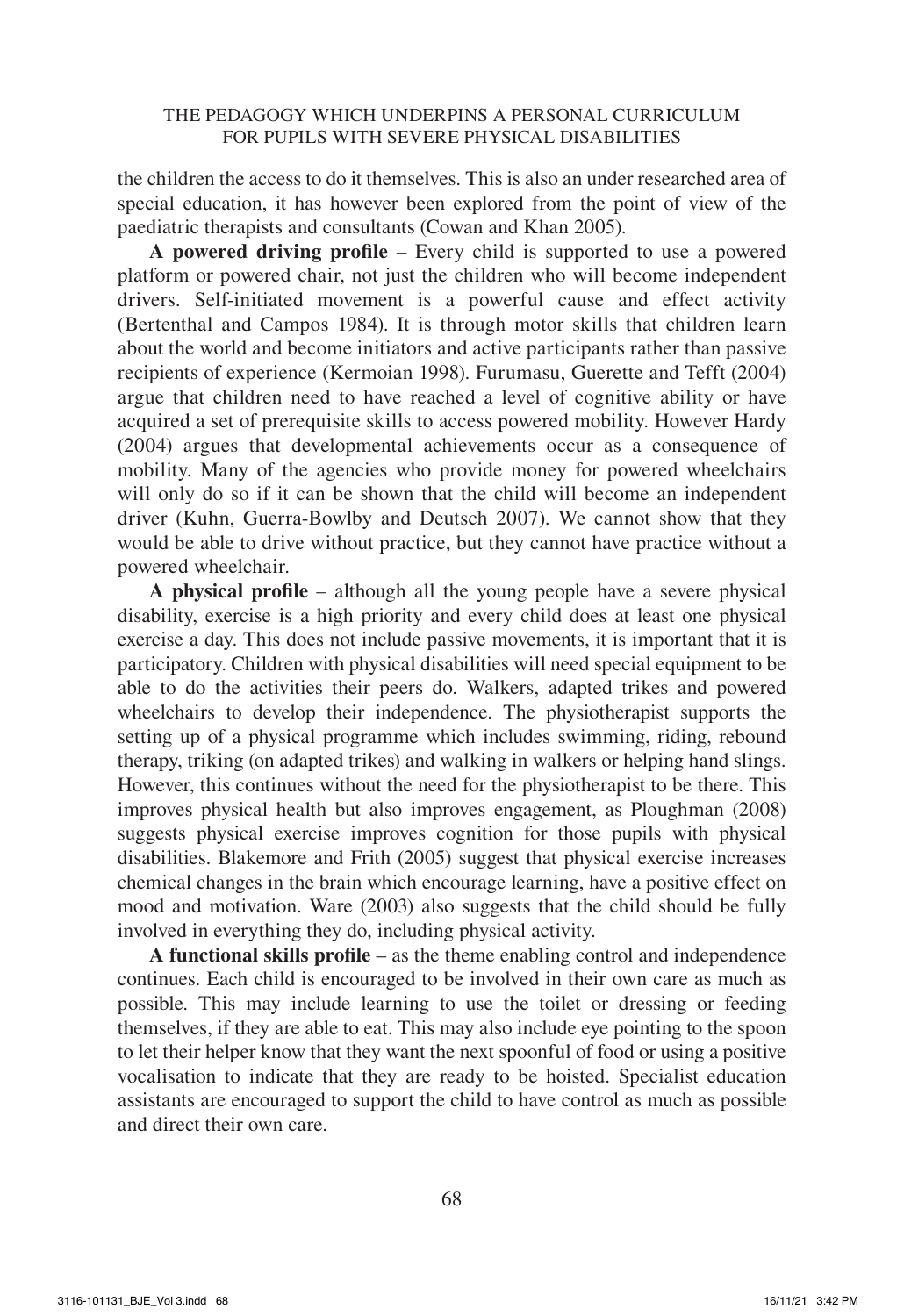#### THE BUCKINGHAM JOURNAL OF EDUCATION

**A specific learning profile** – not all children will have one of these as they have not yet reached the stage of learning abstract concepts. This includes elements of literacy, numeracy, science and PSHE as appropriate for that pupil.

Each profile, details a baseline of previous attainment as well as how to support their learning, for example how to set up switches for optimum access. It also details difficulties they may have and next steps for that learning area. Profiles and next steps in learning are developed in consultation with speech and language therapists, occupational therapists and physiotherapists. It also uses individual education and health care plans (EHCPs) as well as parental information. For quality assurance, and for information, school specialist teachers review the profiles, each set of draft learner profiles is also read and evaluated by the head teacher. Ongoing amendment and updating of profiles and targets is vital with communication between teaching teams and therapists a regular occurrence, with parents consulted as and when appropriate.

Assessment became ipsative, narrative and qualitative, from the Latin word ipse meaning of the self. Comparing the student with their past performance and about how much progress they have made, rather than comparing them with a statistical norm (Armstrong 2017). Imray and Hinchcliffe (2014) suggest that comparing students with severe or profound and multiple learning difficulties with each other is like comparing apples with oranges. Both equally good but different. I would also argue that those children with a severe physical disability but good cognitive ability should also only be compared with their starting point. What criteria could we use to compare children with such diverse needs? The other question is 'why' do we need to compare them at all? If they are making good progress from their starting point, what is the purpose of comparison? Ofsted now accept this, and inspectors will not compare SEND (special needs and disability) pupils to each other, even when they have similar starting points. What they will look for is evidence that schools are ambitious when it comes to the progress of their students, that they are getting quality education and making progress. It will also evaluate evidence that the curriculum is adapted to meet the needs of all, that outcomes are improved and parents are involved (Ofsted 2019). There is no expectation that a certain number of 'steps' are written or completed, everything is at the child's pace but with ambitious expectations.

Annual reviews are positive, discussing what the child can do now that they could not do the year before, if they cannot do that, which is rare, they focus on the amazing experiences that child has had. It is clear where they have made progress but there is no quantitative data.

Many senior leadership teams in special education still believe that they have to teach and assess their pupils using the National Curriculum. The team at the school have attended numerous conferences where we have encountered shock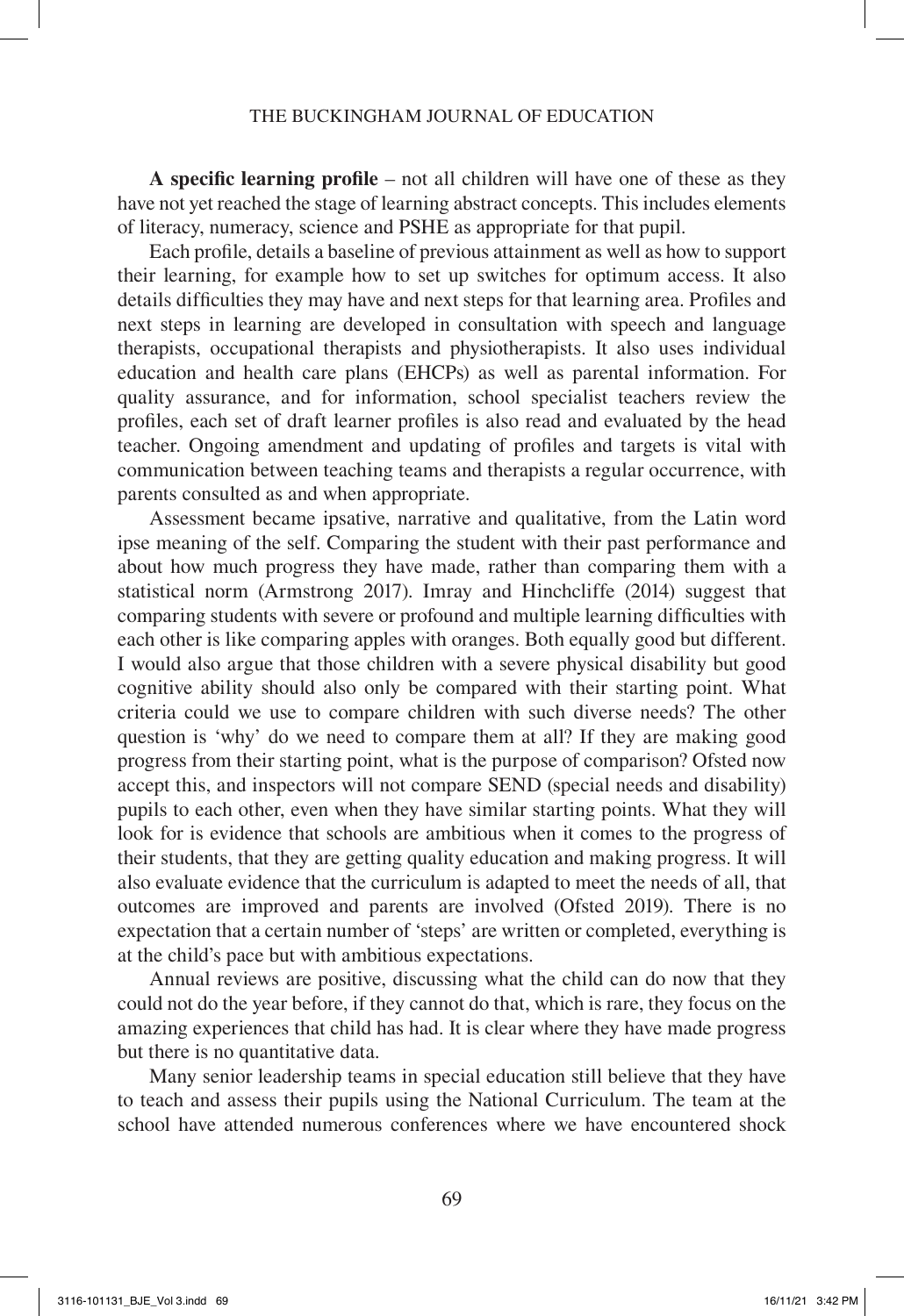and disbelief when we explain that they no longer need to do this. For a child who is unable to indicate a positive response, that surely is the priority, not that they learn about the Romans. Especially as for those with a profound and multiple learning difficulty abstract concepts are almost impossible to grasp (Lacey 2007). With the majority of children in special education working below National Curriculum levels this, leads to teachers using a curricula which does not meet the children at their point of learning (Imray and Hinchcliffe 2014).

## **TEACHING IN THE CLASSROOM**

The school is divided into three departments, roughly divided by age, a nursery and primary phase, a middle phase and an older phase. Each class has six to eight children and each child has a specialist education assistant who is trained to manage their medical and day to day needs as well as support their education. Fawcett (2009) notes that every team member will need to be knowledgeable about children's thinking and their progress and describes observation as tuning into children.

The teacher directs the learning as well as teaching. They are considered facilitators rather than didactic imparters of knowledge. A guide by the side, rather than a sage on the stage (King 1993). Unlike most mainstream schools, the children have so little control over their lives that they are even encouraged to shout out or vocalise to get attention. They are also encouraged to choose what they do or do not want to do.

A topic or theme is used to 'hang' the learning on in order to make it fun for both adults and children. These include the circus, jungle, the seaside and amongst others.

With a pedagogy and curriculum so focused on individual progress and quality of teaching it is vital that the quality of teaching is excellent. Where teaching impacts learning and learning informs teaching. Teachers are encouraged to discuss pedagogy with colleagues to collaborate on ideas and research. To seek out support from more experienced teachers to develop their own areas of interest and are supported to continue with their professional development. This includes keeping up to date with current research, taking further qualifications, developing expertise and collaborating on further research projects. If a teacher has a child with a particular condition they will often become an expert in that condition, or if they have a child with cochlear implants they will have learned strategies they can pass onto other teachers. If they have taken a qualification in a certain subject they become a support. There are teachers who are experts in MSI (multi-sensory impairments) SPMLD (severe and Profound and Multiple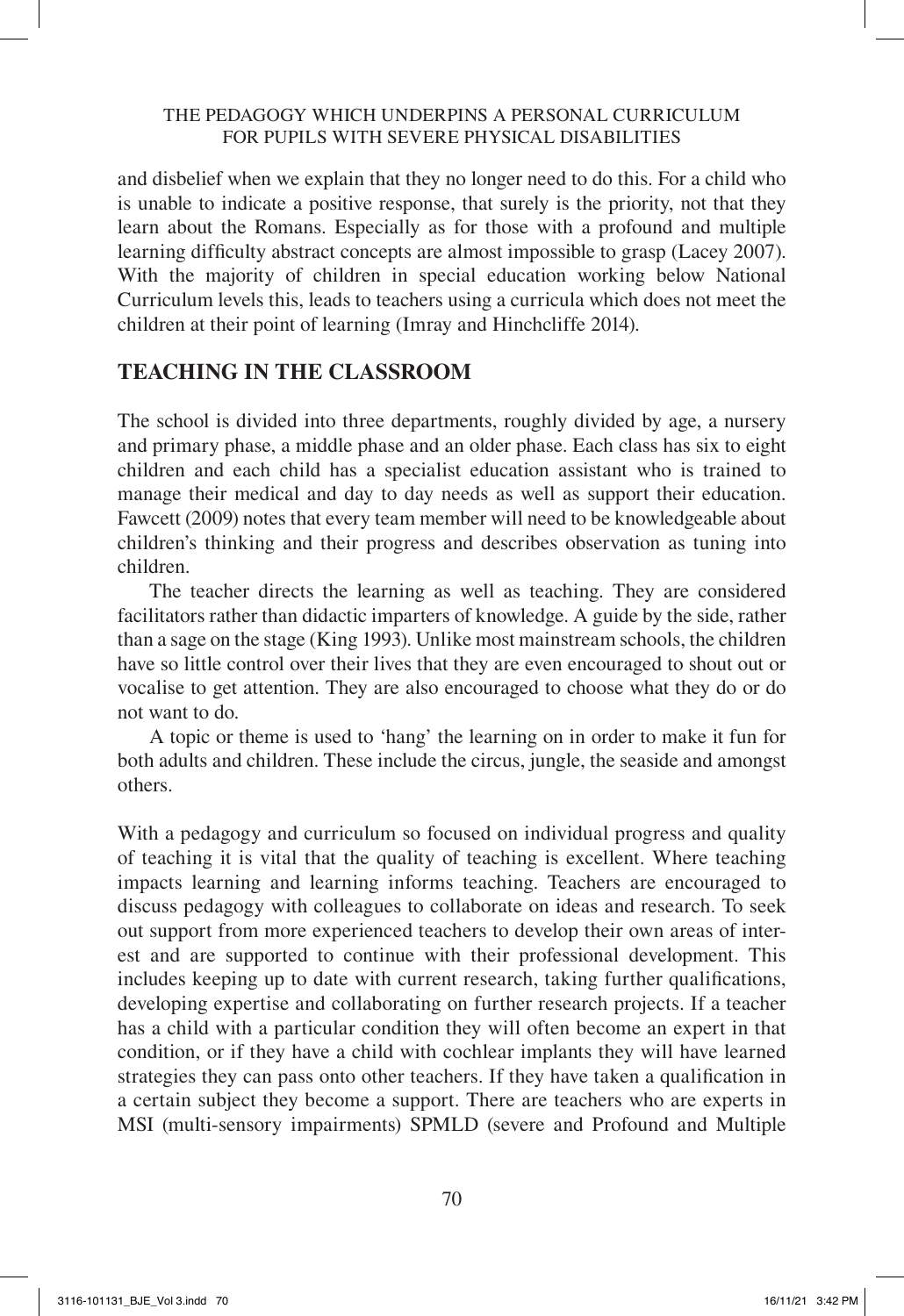Learning Difficulties) as well as Specific Learning (elements of literacy, numeracy PSHE and science). There are others who have a deep knowledge PSHE (Personal, Social and Health Education) and those who have a good understanding of certain communications systems, eye gaze technology or software. It would be impossible for teachers to have an understanding of every area of special needs pedagogy so instead it is a collaboration. Learner progress interviews are conducted with each teacher by the head teacher and external school improvement consultant once a year. Teachers are expected to know all the children in their class well and know exactly where they are in their learning as well as being able to explain what interventions they have tried. Teacher's also have a professional development log and reflective journal. It would be useful to note here, that there is no requirement for teachers to do any special training to become special education teachers. Teachers can work in a special school with no prior qualification or even experience in some cases.

## **CONCLUSION**

To teach children with a physical disability, sensory needs, complex medical conditions and a range of cognitive levels requires a skilled practitioner. The teachers need to know their pupils well, know what difficulties the children are managing and most of all know what strategies to use to mitigate the impact of the child's challenges. Teacher mentoring and collaboration as well as research are a large part of this.

Some argue that the idea of a different pedagogy is not helpful and that sound practices in teaching and learning in both mainstream and special education are often informed by the same basic research and informed by similar teaching strategies (Florian 2004). However, I would argue that if we value the teaching of children with disabilities, it deserves to be researched in its own right by practitioners themselves.

Having designed what we consider an appropriate curriculum for this particular group of children, using theory to inform it, and Ofsted used to judge the school outstanding in 2019, the author is now charged with conducting another action research that will evaluate its impact and suggest further improvements. It will consider this from the perspective of stakeholders in the process. There has arguably been a lack of research into the education of pupils with profound and multiple learning difficulties (Ware, 2017) and virtually nothing on the education of those who are non-verbal, have physical disabilities and complex medical problems but good cognitive abilities. Schools are now developing personal curricula across the country and in the next few years these will also be evaluated. Before the pendulum swings in the other direction, or things change, as so often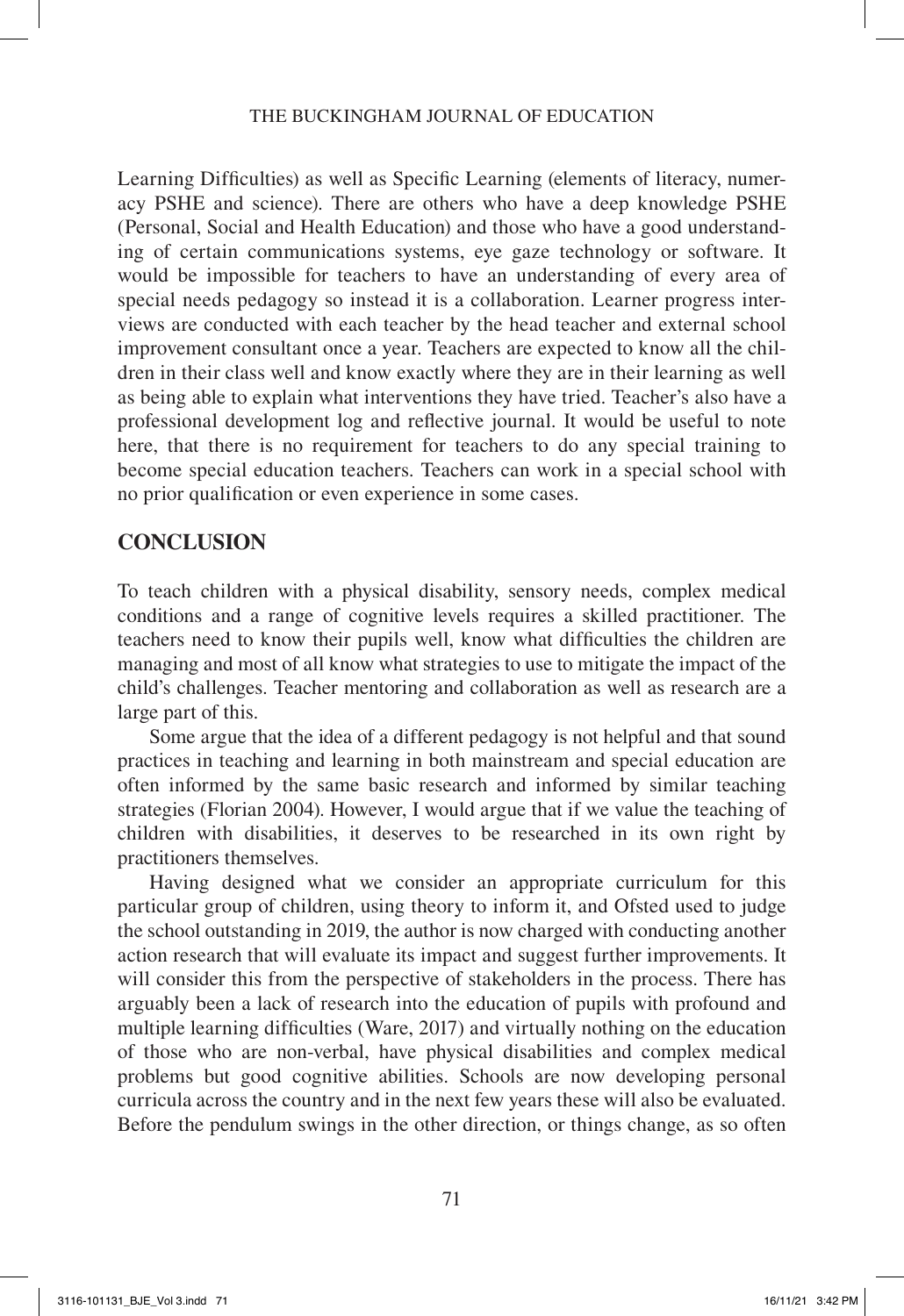happens in education, it would be good to know what impact this has had and how it could be improved.

As we can see from the history of this area of teaching, it has come a long way in a short time suggesting that it will continue to evolve and change, therefore we must continue to evolve and change with it. Indeed, we can shape that change and improve it for our students.

## **REFERENCES**

- Alexander, R. J. (2000) *Culture and pedagogy: International comparisons in primary education.* Oxford, Blackwell.
- Alexander, R. (2004) Still No Pedagogy? Principle, pragmatism and compliance in primary education. Oxford. Blackwell.
- Armstrong, T.  $(2017)$  Multiple Intelligence in the Classroom  $(4<sup>th</sup> Ed)$ , ASCD books. Virginia.
- Barber, M., and Mourshed, M. (2007) How the Worlds Best Education Systems Come Out on Top, London and New York, Mckinsey.
- Bertenthal, B., and Campos, J. (1984) Self-produced locomotion: An organiser of Emotional, cognitive and Social Development in Infancy in Barrett K., Emde, R., and Harmon R. Continunities of Development. New York: Plenum.
- Bovair, K, (1991) Introduction in The Curriculum Challenge: Access to the National Curriculum for Pupils with Learning Difficulties Eds. Ashdown, R., Carpenter, B., Bovair, K.
- Byers, R. and Lawson, H,. (2015) Priorities, Products and Process: Developments in providing a curriculum for learners with SLD/PMLD in Lacey. P., Ashdown, R., Jones., P., Lawson, H., Pipe, M. (Eds) The Routledge Companion to Severe, Profound and Multiple Learning Difficulties, Oxon. Routledge. Pages 38-47.
- Blakemore, S.J., and Frith, U. (2005) The Learning Brain: Lessons for Education, Australia. Blackwell.
- Carpenter, B. (2007) 'Changing Children Changing Schools? Concerns for the Future of teacher training in special education', *PMLD Link* Vol 19 No.2.
- Carpenter, B. (2010) Curriculum reconciliation and children with complex learning difficulties and disabilities, London: SSAT.
- Carpenter, B., Egerton,J., Brooks, T., Cockbill., Fotheringham,J. and Rawson, H. (2011) The complex Learning Difficulties and Disabilities Research Project: Developing meainginfful pathways to personalised learning (project report). London Specialist Schools and Academies Trust.
- Carpenter, B. and Egerton. J (2013) the impact of prematurity on special educational needs' Optimus Education (SEN Hub). [Online at http://www. optimus-education.com/impact-special educational-needs; accessed 16/02/21]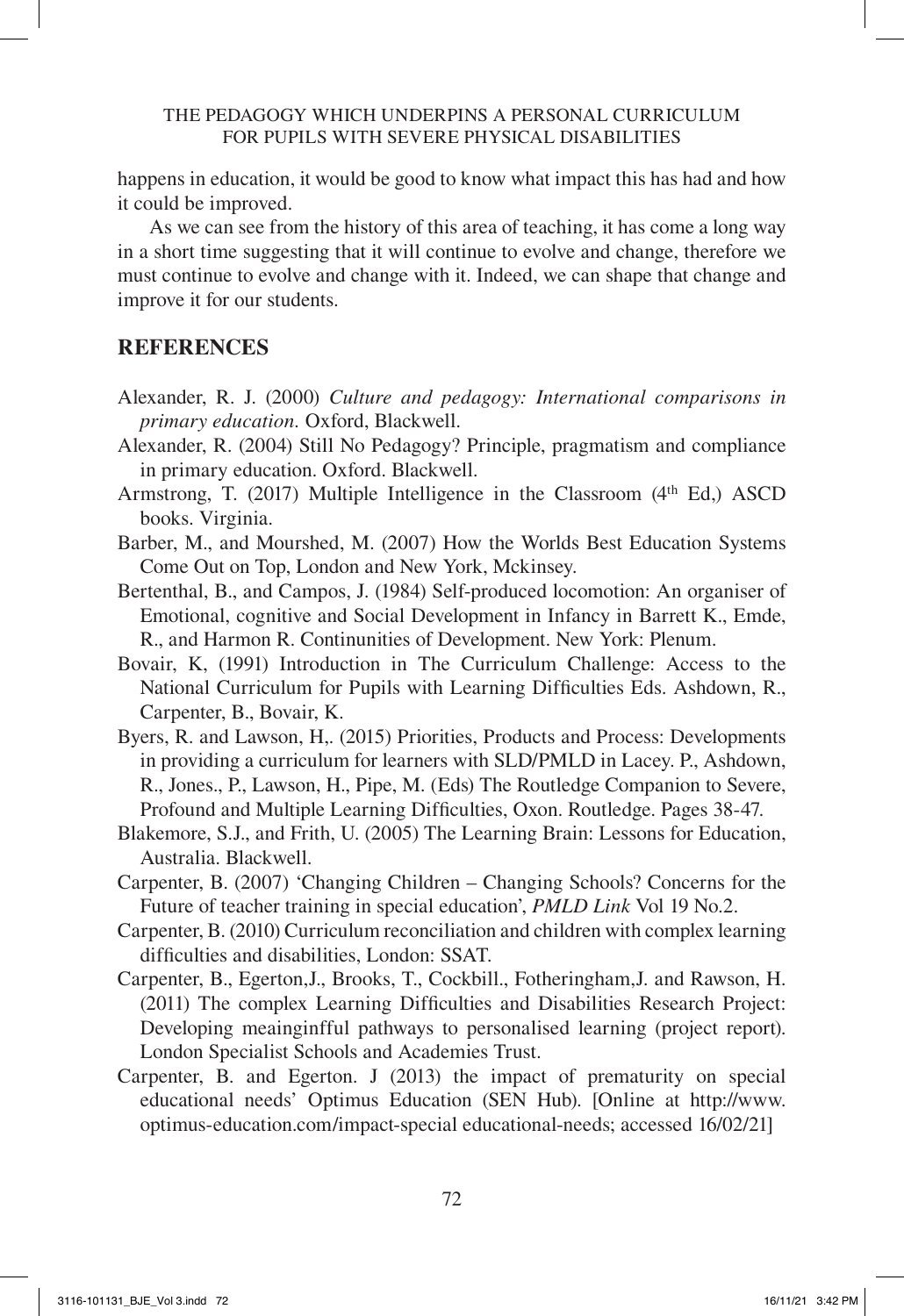- Capenter, B., Egerton, J., Cockbill, B., Bloom,T., Fotheringham, J., Rawson, H., Thistelwaite, J. (2015) Engaging Learners with Complex Learning Difficulties and Difficulties: A resource book for Teachers and Teaching Assistants; Routledge. London.
- Cowan, D.M., and Khan, Y. (2005) Assistive Technology for Children with Complex Disabilities in Current Paediatrics Vol 15 No. 3 Pgs. 207-212.
- Corbett, J., and Norwich, B. (2005) 'The problem and Potential of Pedagogy' in Nind, M., Rix., J., Sheehy, K., and Simmons, K. (Eds) Curriculum and Pedagogy in Inclusive Education: Values into Practice, Oxon, Routledge
- Doukas, T., Ferguson, A., Fullerton., M. and Grace., J. Supporting people with Profound and Multiple Learning Disabilties: Core Essential Service Standards.
- Florian., L (2004) The Sage Handbook of Special Education
- Furumasu, J., Guerette, P., and Tefft, D. (2004) Relevance of the Paediatric Powered Wheelchair Screening Test for Children with Cerebral Palsy. Developmental Medicince and Child Neurology 46: Pg. 468-474.
- Goldbart, J., and Ware, J. (2005) Communication, in Lacey. P., Ashdown, R., Jones., P., Lawson, H., Pipe, M. (Eds) The Routledge Companion to Severe, Profound and Multiple Learning Difficulties, Oxon. Routledge. Pgs 258-270.
- Goswami, U. (2004) 'Neuroscience, education and special education,' British Journal of Special Education, 31 (4), 175– 183.
- Goswami, U. (2008) Cognitive Development: The Learning Brain. Psychology Press. Hove.
- Grace, J. [no date] The Sensory Project. Online
- Hadden, K.L., and Von Baeyer, C., L. (2002) Pain in children with Cerebral Palsy: Common Triggers and Expressive Behaviours. Pain: The Journal for the International Association for the Study of Pain Vol 99 No.1 Pg 281-288
- Holt, G., Hardy, S., & Bouras, N. (Eds.). (2011). *Mental Health in Learning Disabilities: A Reader*. Pavilion.
- Husbands, C., and Pearce, J., (2012) What makes a great pedagogy? Nine Claims from Research, National College of School Leadership. Schools and Academies
- Iovanne, R., Dunlap, G., Huber, H. and Kincaid, D. (2003) Effective Educational Practices with Autism Spectrum Disorders, Focus on Autism and Other Developmental Disabilities Vol 18 No. 3 pgs. 150-165
- Imray, P. (2007) Training and PMLD Training and PMLD, PMLD Link Vol 19 No.2 Issue 57
- Kermoian, R. (1998) Locomotive experience facilitates psychological functioning: Implications for assistive mobility for young children. In Gray, D. Quatrano, L., and Lieberman (Eds.) Designing and Using Assistive Technology: The Human Perspective. Baltimore. Brookes.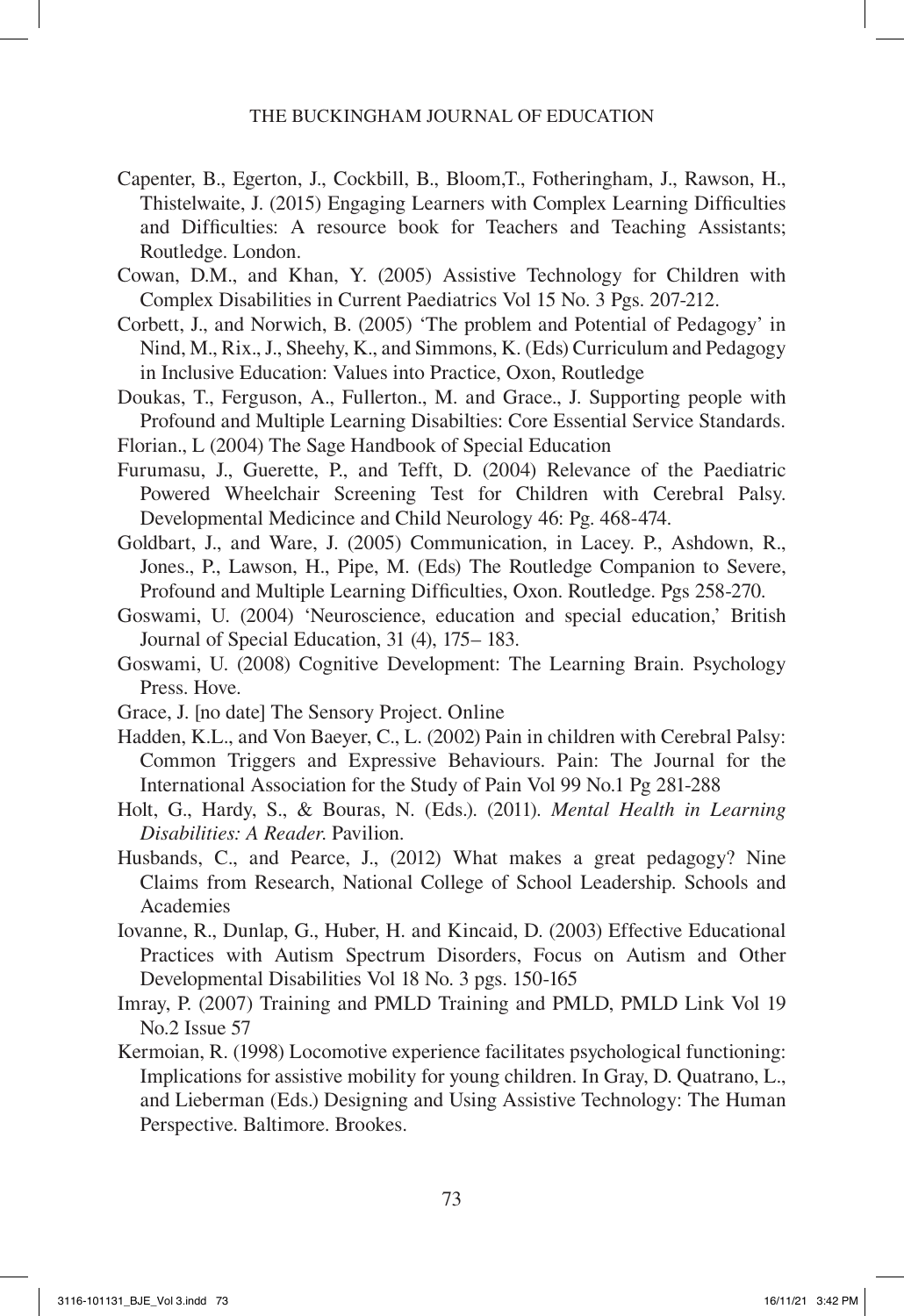- King, A. (1993) Sage on the Stage to Guide by the Side. College Teaching v41 no.1 pg30-35.
- Lacey, P. (2007) Start Where the Learner Is: Coaching for a Better Quality of Life, PMLD Link Vol 19 No.2 Issue 57
- Lacey, P., Brown, J., Holmes, F., Burnford, H., Jones, K., and Jones, R. (2015) Joint working for learners with SLD/PMLD in Lacey. P., Ashdown, R., Jones., P., Lawson, H., Pipe, M. (Eds) The Routledge Companion to Severe, Profound and Multiple Learning Difficulties, Oxon. Routledge. Pgs. 69-79
- Lewis, A., and Norwich, B. (2000) Is there a distinct special educational needs pedagogy?' in Teaching for Special Educational Needs. Tamworth: NASEN
- Miller, W.R., and Seligman, M.E.P., (1975) 'Depression and Learned Helplessness in Man' Journal of Abnormal Pyschology, Vol 84, No. 3, Pages. 228-238
- Norwich, B., and Lewis, A. Eds (2005) Special Teaching for Special Children? Pedagogies for Inclusion, Maidenhead. Open University press
- Norwich, B. and Lewis, A. (2007) How specialised is teaching children with disabilities and difficulties.
- Norwich, B. and Gray, P. (2007) *Special Schools in the new era: Conceptual and strategic perspectives,* in Norwich, B (Ed.) Special Schools in the New Era: how do we go beyond generalities? Policy Paper 2, SEN Policy Options Group 6th Series, Tamworth. NASEN.
- Norwich, B. (2008) Dilemmas of Difference, Inclusion and Disability: International Perspectives and Future Directions. London. Routledge Ofsted (2019) School Inspection Handbook: London, DfE.
- Ploughman, M. (2008) Exercise is Brain Food: 'The effects of physical activity on cognitive function' *Developmental Neurorehabilitation*, Vol 11, no.3
- Schuller, T. & Watson, D. (2009) *Learning Through Life*. Leicester: NIACE.
- Stewart, D.S., (2015) 'A historical reflection on Education for Learners with SLD/ PMLD: 1800-1970' in Lacey. P., Ashdown, R., Jones., P., Lawson, H., Pipe, M. (Eds) The Routledge Companion to Severe, Profound and Multiple Learning Difficulties, Oxon. Routledge. Pages 29-37.
- The Education (Handicapped Children) Act (1970) [Onine] Accessed February 2021
- The Children and Families Act (2014). HMSO
- Department for Education (2014) The National Curriculum in England: Complete framework for Key Stages 1 to 4. Available at https://www.gov.uk/government/ publications/national-curriculum-in-england-framework-for-key-stages-1-4 Accessed 2nd January 2020
- United Nations (1948) Universal Declaration of Human Rights. New York. United **Nations**